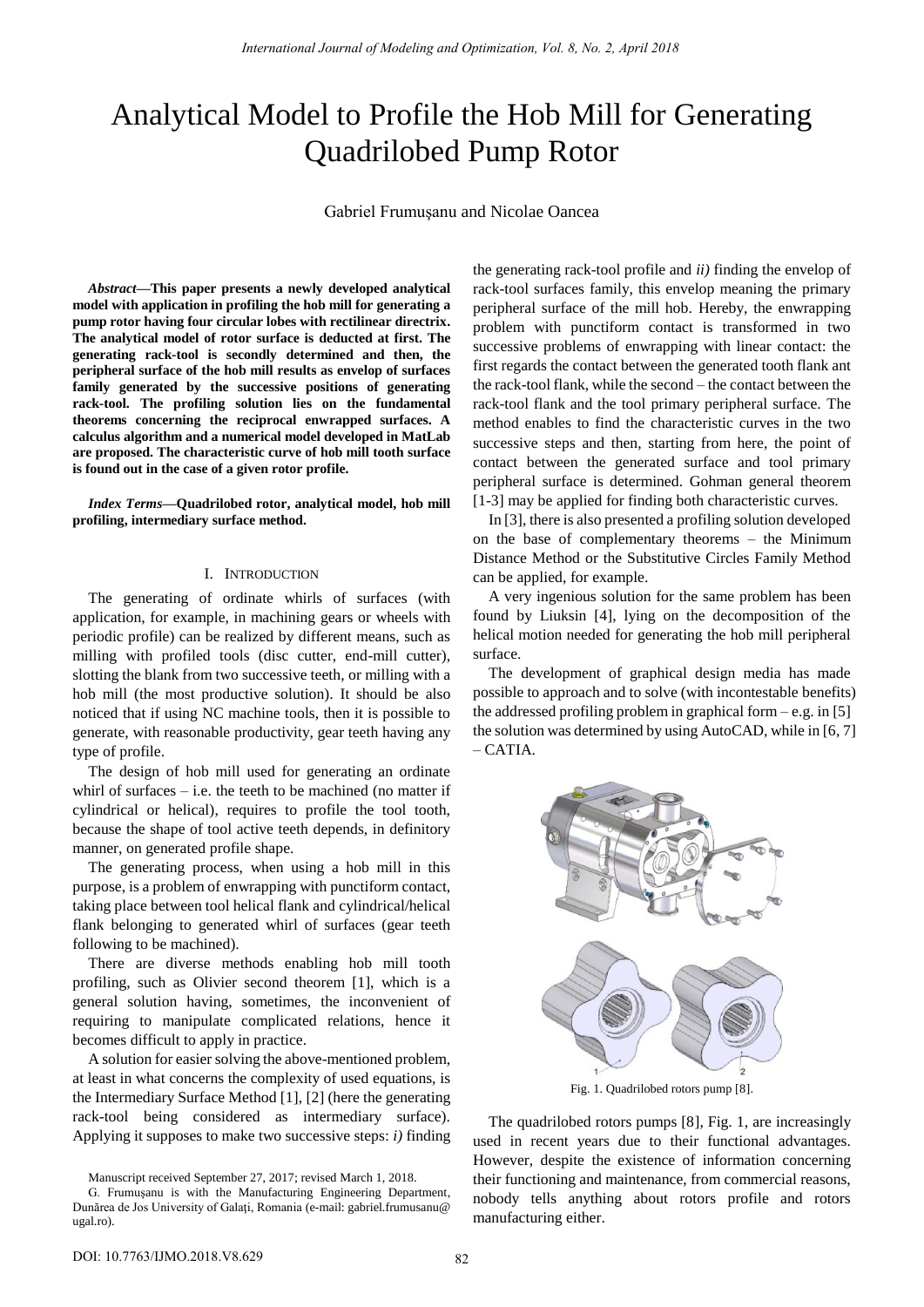This paper proposes an analytical algorithm, developed on the base of Intermediary Surface Method, to be applied for profile the hob mill that could be used for machining the quadrilobed rotors. Next section presents the analytical model of the quadrilobed rotor. Third section is about the particular manner of applying the Intermediary Surface Method for profiling the hob mill for quadrilobed rotor. Fourth section deals with a numerical application of the profiling algorithm, while the last one is for conclusion.

## II. ANALYTICAL MODEL OF THE QUADRILOBED ROTOR

Fig. 2 presents the geometrical parameters (angles and radii) needed to define the quadrilobed rotor profile, in transversal section, referred to *XY* local system. Because the rotor has two perpendicular axis of symmetry, it is enough to look at only a quarter of the profile, here denoted by *ABC*. It results by joining two arcs of circle, *AB* (convex) and *BC* (concave). The two arcs have the radii *r* and *r1*, respectively.

The centrode attached to the rotor is a circle of  $R_r$  radius, having the center in rotor symmetry point, *O*.



Fig. 2. Quadrilobed rotor geometry.

 According to notations from Fig. 2, the equations of the two arcs are:

$$
AB\begin{vmatrix} X = r\sin\theta; \\ Y = R_r + r\cos\theta, \end{vmatrix} \tag{1}
$$

with  $\theta \in [0, \theta_M]$ , respective

$$
BC\begin{vmatrix} X = R\cos\beta - r_1\sin\theta_1; \\ Y = R\sin\beta + r_1\cos\theta_1, \end{vmatrix}
$$
 (2)

with  $\theta_1 \in [\theta_{1m}, \pi/2 + \beta]$ . The limit-values  $\theta_M$  and  $\theta_{1m}$ , measured as shown in Fig. 2, correspond to the point where the two arcs join, namely *B*. Their values result from equations (1) and (2), by imposing the condition that *B*-point simultaneously belongs to both arcs. From symmetry reasons,  $\beta = \pi/4$ .

#### III. APPLICATION OF INTERMEDIARY SURFACE METHOD

## *A. Families of Rotor Flank Surfaces*

Here, the Intermediary Surface Method is directly applied to the addressed profiling problem. This supposes, at the first stage, to determine the surface of the rack-gear associated to the couple of profiles *AB* and *BC*, which are attached to  $C<sub>1</sub>$ centrode. Fig. 3 presents the ensemble formed by the rolling centrodes:  $C_I$  (circle of  $R_r$  radius), belonging to the quadrilobed rortor and  $C_2$  – the rolling straight line of the generating rack-gear. The parameters characterizing centrodes motions are  $\Phi$ <sub>*I*</sub> – the angle of rotation around *z* axis for  $C<sub>1</sub>$ , respective  $\lambda$  – the distance of translation along *x* axis, for  $C_2$ . The two centrodes are considered in rolling without slipping motion, which means that:

$$
\lambda = R_r \cdot \Phi_1 \tag{3}
$$

The relation (3) means the condition of rolling between the two centrodes.



Fig. 3. The centrodes rolling & reference systems.

In Fig. 3, there are also presented the reference systems needed for determine the equation of the relative motion between the centrodes:

- *xyz* that is the global system, which is fix
- $XYZ$  local system, attached to  $C_1$  centrode and executing a rotation of *Φ1* angle around z-axis
- ξηζ local system, attached to C<sub>2</sub> centrode and executing a translation of *λ* along x axis.

The generating process kinematics can be defined by starting from the absolute motions equations:

$$
x = \omega_3^T (\Phi_1) \cdot X \,, \tag{4}
$$

meaning  $C<sub>1</sub>$  rotation (hence rotor generated flanks rotation), with  $\omega_3$  – the matrix of rotation around z-axis, and

$$
\xi = x - A, \text{ with } A = \begin{pmatrix} -R_r \cdot \Phi_1 \\ R_r \\ 0 \end{pmatrix}, \tag{5}
$$

meaning *C2* translation.

The relative motion equation results after elimination of *x* between equations (4) and (5):

$$
\xi = \omega_3^T(\Phi_1) \cdot X - \begin{pmatrix} -R_r \cdot \Phi_1 \\ R_r \\ 0 \end{pmatrix} . \tag{6}
$$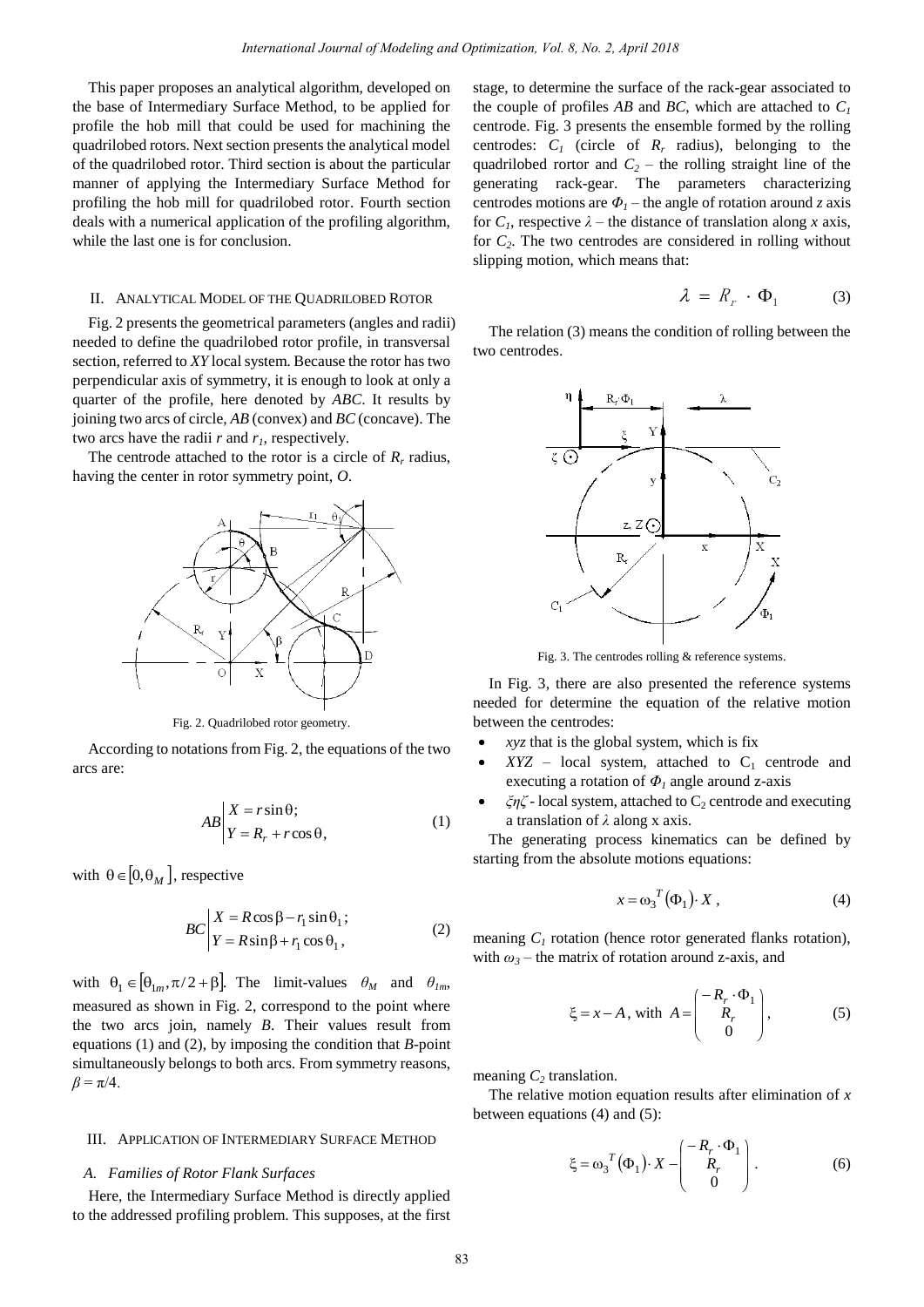Now, if in (6) the matrix *X* means the composite flank of the rotor to be generated, then, after developing, the equations of rotor family of surfaces will result, as written in the reference system of the future rack-gear. We firstly input in *X* the equations (1) of *AB* arc:

$$
\begin{pmatrix} \xi \\ \eta \\ \zeta \end{pmatrix} = \begin{pmatrix} \cos \Phi_1 & -\sin \Phi_1 & 0 \\ \sin \Phi_1 & \cos \Phi_1 & 0 \\ 0 & 0 & 1 \end{pmatrix} \cdot \begin{pmatrix} r \sin \theta \\ R_r + r \cos \theta \\ t \end{pmatrix} - \begin{pmatrix} -R_r \cdot \Phi_1 \\ R_r \\ 0 \end{pmatrix}, (7)
$$

where *t* means the parameter of the cylindrical surface generatrice, along *Z*-axis. After developing, the parametric equations of rotor family of surfaces (corresponding to AB segment of profile) will result:

segment of profile) will result:  
\n
$$
\left\{\xi = r \sin \theta \cos \Phi_1 - (R_r + r \cos \theta) \sin \Phi_1 + R_r \cdot \Phi_1; \right\}
$$
\n
$$
\left(\Sigma_{AB}\right)_{\Phi_1} \begin{vmatrix} \xi = r \sin \theta \sin \Phi_1 + (R_r + r \cos \theta) \cos \Phi_1 - R_r; \\ \xi = t. \end{vmatrix} \tag{8}
$$

The variable parameters of the surfaces family (8) are: *θ*, *t* and  $\Phi$ <sub>*l*</sub>. The surfaces family corresponding to *BC* profile segment similarly results as:

$$
\left\{\xi = (R\cos\beta - r_1\sin\theta_1)\cos\Phi_1 - (R\sin\beta + r_1\cos\theta_1)\sin\Phi_1 + R_r \cdot \Phi_1; \right\}
$$
  
\n
$$
\left(\Sigma_{BC}\right)_{\Phi_1} \n\left| \n\eta = (R\cos\beta - r_1\sin\theta_1)\sin\Phi_1 + (R\sin\beta + r_1\cos\theta_1)\sin\Phi_1 - R_r; \right\}
$$
  
\n
$$
\zeta = t.
$$
\n(9)

## *B. Generating Rack-gear Profile*

For finding the generating rack-gear profile, the equations representing the surfaces family (8) and (9) should be associated with the specific enveloping condition, which according to Gohman [1-3] has the expression:

$$
\overrightarrow{N}_{\left(\Sigma_{AB/BC}\right)} \cdot \overrightarrow{R}_{\Phi_1} = 0. \tag{10}
$$

Here  $R_{\Phi_1}$  means the derivative of X matrix relative to  $\Phi_1$ . The form of  $X$  can be expressed from  $(6)$  as

$$
X = \omega_3(\Phi_1) \begin{bmatrix} \xi + \begin{bmatrix} -R_r \cdot \Phi_1 \\ R_r \\ 0 \end{bmatrix} \end{bmatrix},
$$
 (11)

which leads to:

which leads to:

\n
$$
R_{\Phi_1} = \dot{\omega}_3 \left( \Phi_1 \right) \left[ \omega_3^T \left( \Phi_1 \right) \cdot X \right] + \omega_3 \left( \Phi_1 \right) \cdot \begin{pmatrix} -R_r \\ 0 \\ 0 \end{pmatrix} . \tag{12}
$$

In vector format, (12) is equivalent to:

$$
\vec{R}_{\Phi_1} = (Y - R_r \cos \Phi_1) \cdot \vec{i} + (-X + R_r \sin \Phi_1) \cdot \vec{j} + t \cdot \vec{k}, \quad (13)
$$

 $R_{\Phi_1}$  representing, in fact, the speed in the relative motion referred to *XYZ* system.

In the distinct cases of the two rotor flank sectors, *AB* and

BC (see Fig. 2), 
$$
\vec{R}_{\Phi_1}
$$
 takes the forms:  
\n
$$
(\vec{R}_{\Phi_1})_{AB} = (R_r + r \cos \theta - R_r \cos \Phi_1) \cdot \vec{i} + (-r \sin \theta + R_r \sin \Phi_1) \cdot \vec{j} + t \cdot \vec{k},
$$
\n(14)

respective

$$
+(-7\sin\theta + R_r \sin\phi_1)^r J + i^r \kappa,
$$
  
pective  

$$
(\vec{R}_{\Phi_1})_{BC} = (R\sin\beta + r_1 \cos\theta_1 - R_r \cos\phi_1) \cdot \vec{i} +
$$

$$
+ (-R\cos\beta + r_1 \sin\theta_1 + R_r \sin\phi_1) \cdot \vec{j} + t \cdot \vec{k}.
$$
 (15)

Regarding the expression of the normal versor to the two rotor flank surfaces, their expressions are:

$$
\vec{N}_{\Sigma_{AB}} = -\sin\theta \cdot \vec{i} - \cos\theta \cdot \vec{j}, \qquad (16)
$$

and

$$
\vec{N}_{\Sigma_{BC}} = -\sin\theta_1 \cdot \vec{i} + \cos\theta_1 \cdot \vec{j} \,. \tag{17}
$$

By replacing in (10) the forms (14) and (16) and making the subsequent calculus, the enveloping conditions for *AB* flank sector resumes to:

$$
\Phi_1 = 0. \tag{18}
$$

For finding the enveloping condition in *BC* flank sector

case, the forms (15) and (17) input in (10) is leading to:  
\n
$$
\Phi_1 = \pi - \arcsin[R\cos(\theta_1 - \beta)/R_r] - \theta_1.
$$
\n(19)

The generating rack-gear surface can be finally determined by associating (18) with (8), for *AB* sector and (19) with (9), for *BC* sector. In first case, surface parameters are  $\theta$  and *t*, while in the second  $-\theta_l$  and *t*.

## *C. Mill Hob Profiling*

Once deducted the parametric equations of generating rack-gear, written in *ξηζ* system, the surfaces family generated by the rack-gear, referred to hob mill system, and further, the hob mill primary peripheral surface can be also determined.

In Fig. 5, there are presented the hob mill axis position, relative to generating rack-gear system and the reference systems required for finding the hob mill profile. Hob mill axis is situated in a plane normal to *η*-axis, at the distance *a* from *ηζ* plane.



Fig. 4. Hob mill positioning & reference systems.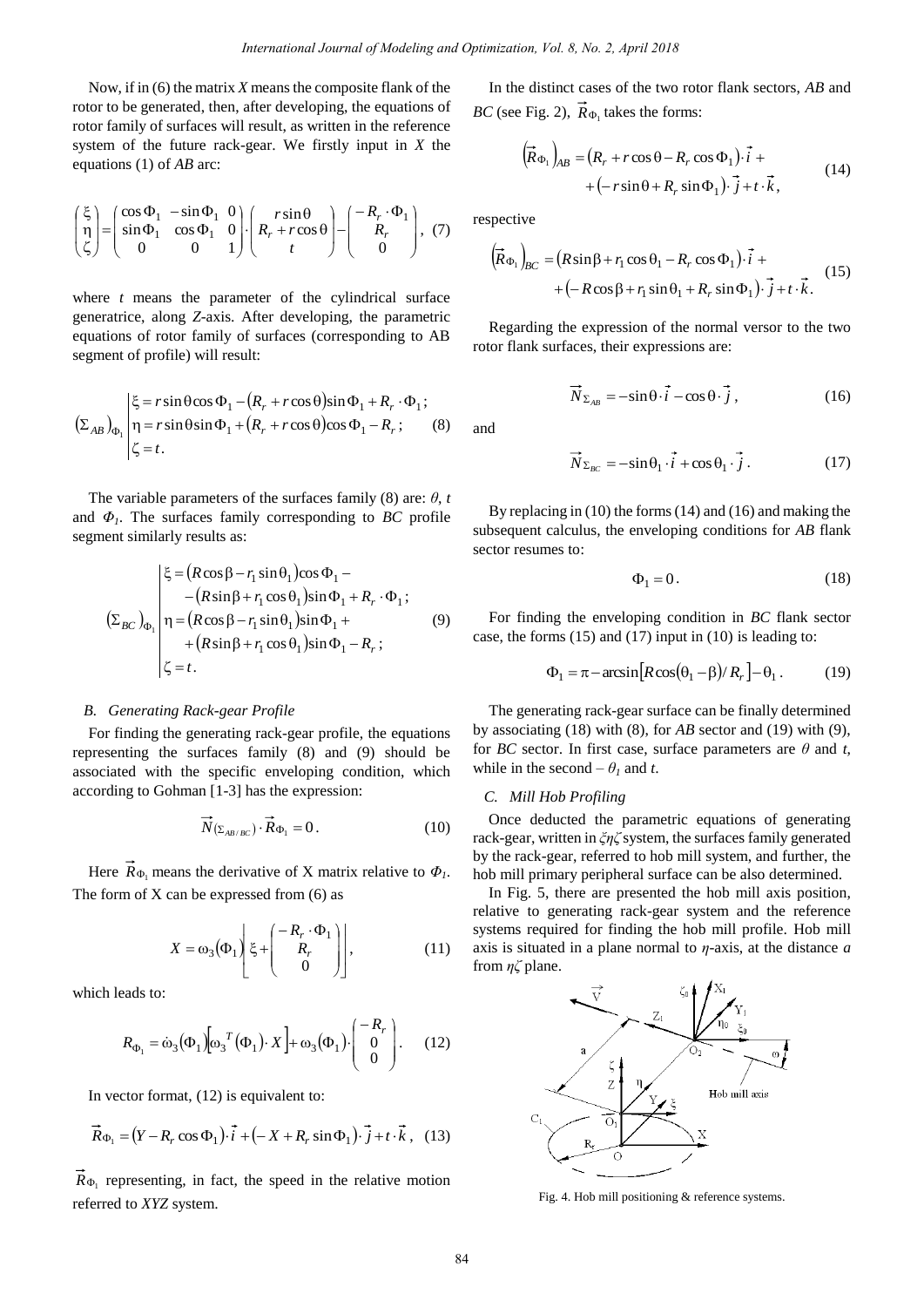The reference systems newly defined in Fig. 4 are:

- *ξ0η0ζ<sup>0</sup>* local auxiliary system, having its axis parallel to *ξηζ* system ones and the origin in *O2*, onto hob mill axis
- $X_1 Y_1 Z_1$  local system, attached to mill hob,  $Z_1$ -axis being collinear with *V* and *X1Z1* plane parallel to *ξζ*.

The angle between  $\eta$ -axis and V can be calculated with:

$$
\omega = \arcsin\big[R_r/(4 \cdot a)\big].\tag{20}
$$

The following co-ordinates transforms can be written:

$$
\begin{pmatrix} \xi_0 \\ \eta_0 \\ \zeta_0 \end{pmatrix} = \begin{pmatrix} \xi \\ \eta \\ \zeta \end{pmatrix} - \begin{pmatrix} 0 \\ a \\ 0 \end{pmatrix}
$$
 (21)

and

$$
\begin{pmatrix} X_1 \\ Y_1 \\ Z_1 \end{pmatrix} = \begin{pmatrix} \sin \omega & 0 & \cos \omega \\ 0 & 1 & 0 \\ -\cos \omega & 0 & \sin \omega \end{pmatrix} \cdot \begin{pmatrix} \xi_0 \\ \eta_0 \\ \zeta_0 \end{pmatrix}.
$$
 (22)

From (21) and (22) finally results:

$$
\begin{cases}\nX_1 = \xi \sin \omega + \zeta \cos \omega; \\
Y_1 = \eta - a; \\
Z_1 = -\xi \cos \omega + \zeta \sin \omega.\n\end{cases}
$$
\n(23)

The relations (23) enable to transpose the equations of generating rack-gear flanks into hob mill reference system. The distance *a* from (20) and (21) may be chosen equal to the rolling radius of the hob mill.

Finding of the primary peripheral surface of the hob mill generating the quadrilobed rotor requires at first to give a helical motion of  $\nu$  angle and  $p$  parameter, along  $V$  axis, to generating rack-gear flanks:

$$
X_1 = \omega_3^T(\nu) \cdot X_1^* + p \cdot \nu \cdot \vec{k} \tag{24}
$$

where  $X_1^*$  is the matrix formed by generating rack-gear co-ordinates. The specific enveloping condition of surfaces family (24) can be written as:

$$
\begin{vmatrix} \dot{X}_{1t} & \dot{Y}_{1t} & \dot{Z}_{1t} \\ \dot{X}_{1\theta} & \dot{Y}_{1\theta} & \dot{Z}_{1\theta} \\ \dot{X}_{1v} & \dot{Y}_{1v} & \dot{Z}_{1v} \end{vmatrix} = 0.
$$
 (25)

The couple of relations (24) and (25) determine the profile of the characteristic curve of hob mill peripheral surface.

# IV. NUMERICAL APPLICATION

In order to validate the newly immagined analytical model for profiling the mill hob generating the quadrilobed rotor, we further present a numerical simulation, developed with the help of a MatLab application dedicated to this purpose.

The input data for the results presented below are:

 The radii of arcs composing the quadrilobed rotor:  $r = 10$  mm,  $r_1 = 40$  mm

- The quadrilobed rotor's rolling radius:  $R_r = 40$  mm
- The mill hob's rolling radius:  $R_{rs} = a = 50$  mm.

The value of  $\omega$  angle, calculated with (20), is 0.2014 rad. The value of *p* helical parameter can be determined with:

$$
p = R_r / (4 \cdot \cos \omega), \tag{26}
$$

and results of 10.206 mm.

The value of *R* (from (2) and Fig. 2) and the limit-values for  $\theta_M$  and  $\theta_{Im}$  can be determined by applying elementary geometry theorems and numerical methods [9]. In the addressed profiling example, *R* results of 69.515 mm,  $\theta_M$  = 1.3824 rad, and  $\theta_{lm}$  = 1.7539 rad.

The entire profile of quadrilobed rotor, obtained for the mentioned input data by applying (1) and (2) and then by drawing *AC* profile symmetric curves relative to bisector lines and to co-ordinates axis, is depicted in Fig. 5.

The generating rack-gear profile, determined with (8), (9), (18) and (19) for the considered input data is shown in Fig. 6.

The characteristic curve of the hob mill for generating the quadrilobed rotor has been found through the co-ordinates of 100 points for each of the sectors corresponding to *AB* and *BC* profile segments of the rotor. These co-ordinates are sampled in Table 1 and 2, respectively. The 3-D profile of characteristic curve is depicted in Fig. 7.